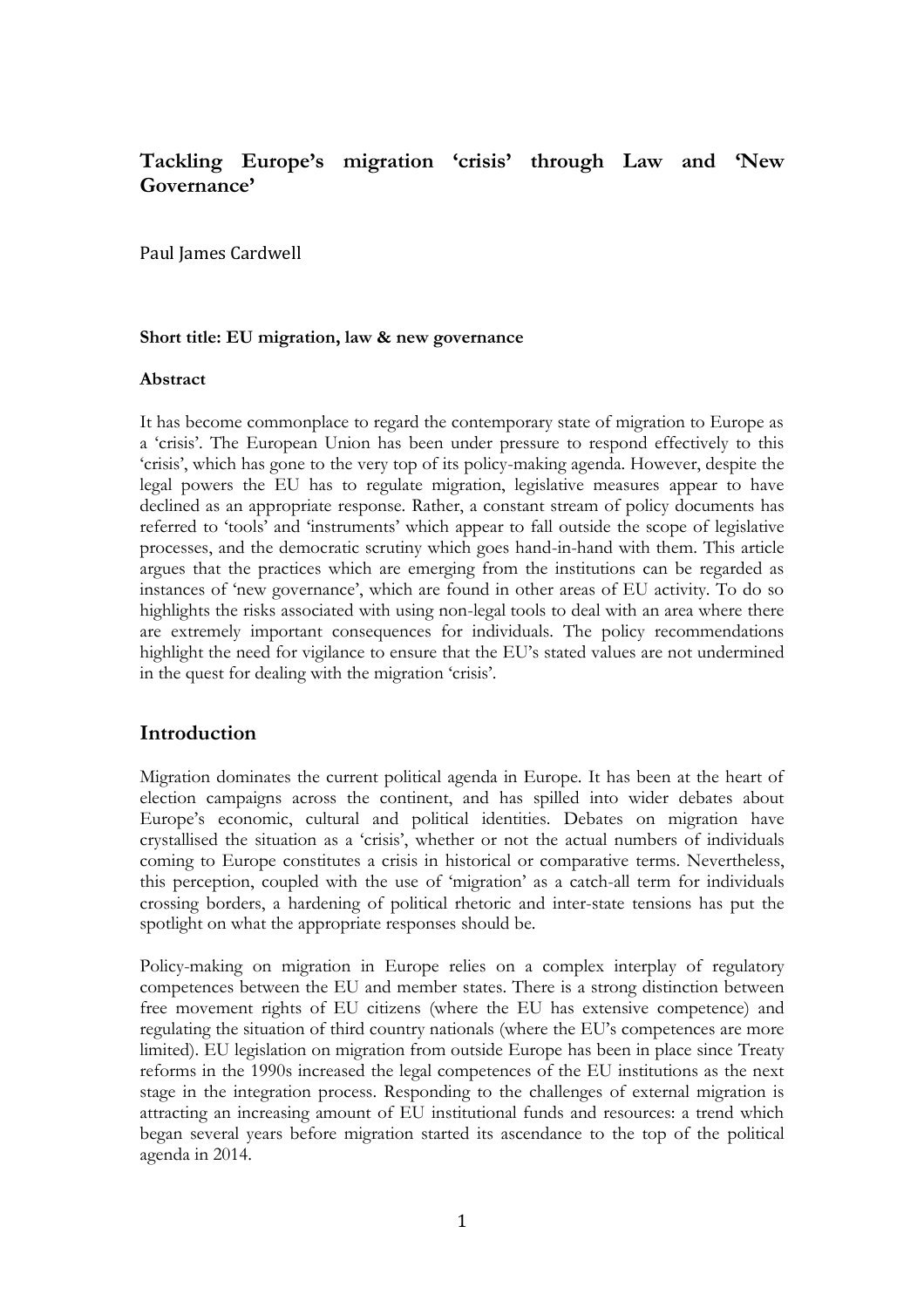The language of the Treaty, which speaks in terms of developing an external 'common immigration policy',<sup>1</sup> can be contrasted with the political rhetoric from some member states who have resisted and challenged provisions of EU law, such as on refugee quotas. <sup>2</sup> The interpretation of international law adds an additional layer of complexity: for example, under the Dublin Regulation<sup>3</sup> on asylum seekers, EU law co-exists with national law and decision-making (insofar as determining who qualifies under international obligations).

The EU's legislative agenda on external migration is contained in an increasing number of wide-ranging policy programmes, which span the policy fields of the area of freedom, security and justice (AFSJ), and foreign policy. But examining the most recent policy documents in the AFSJ reveals that *less* emphasis appears to be placed on using established legal instruments as defined in the Treaties in favour of the undefined use of 'tools'. This trend suggests that there are specific responses to migration challenges which sit somewhere outside established legal/regulatory responses. Attempting to meet goals via alternative routes to 'traditional' law (whether at nation-state or the EU level) is nothing new: the emergence of 'soft law' has been extensively analysed across many policy areas, and not only in the EU context. However, the express call for the use of non-traditional 'tools' to manage migration is problematic for two interrelated reasons.

First, the putting into place and subsequent effects of tools which operate outside legislative frameworks risk being more difficult to track. Though this depends on their level of formalisation and resemblance to existing tools, we might not know what effect they are having, and in particular on the most vulnerable migrants. The use of 'innovative' in various policy documents suggests that they do not follow established model(s). Because 'tools' eschew existing (legislative) frameworks which are open to scrutiny and rely on transparency, there is a risk that they might be used to circumvent such procedures and obligations. This includes for policies to be made 'in accordance with the Geneva Convention of 28 July 1951 and the Protocol of 31 January 1967 relating to the status of refugees, and other relevant treaties'.<sup>4</sup>

Second, by fusing different types of individuals into a catch-all term of 'migrant', it is equally difficult to ascertain whether 'tools' are compliant with international law on, in particular, refugees and the international legal frameworks for their protection. This is particularly problematic for the EU, since the Treaty refers to 'the strict observance and the development of international law' (article 3(5) TEU) as a core component of its values in foreign policy. The EU risks failing to uphold its own Treaty-based values, including the protection of human rights.

The purpose of this article is to explore the types of 'tools' currently found in the EU's management of external migration (i.e. excluding the free movement of citizens within the EU). Although a comprehensive analysis of every tool is beyond the scope of this article, identification of the diverse types reveals the extent to which legal and non-legal measures co-exist. The analysis here focusses on irregular migration, asylum seekers and refugees (who, whilst subject to different national, EU and international legal regimes and levels of protection are often not treated differently by the emergent tools), rather than the regulation of 'regular' migration (such as the 'Blue Card' initiative).

The means of identifying the tools draws on the extensive literature on 'new governance' in the EU. 'New governance' includes a variety of diverse tools including coordination, target-setting, benchmarking and peer-review, and has provided opportunities to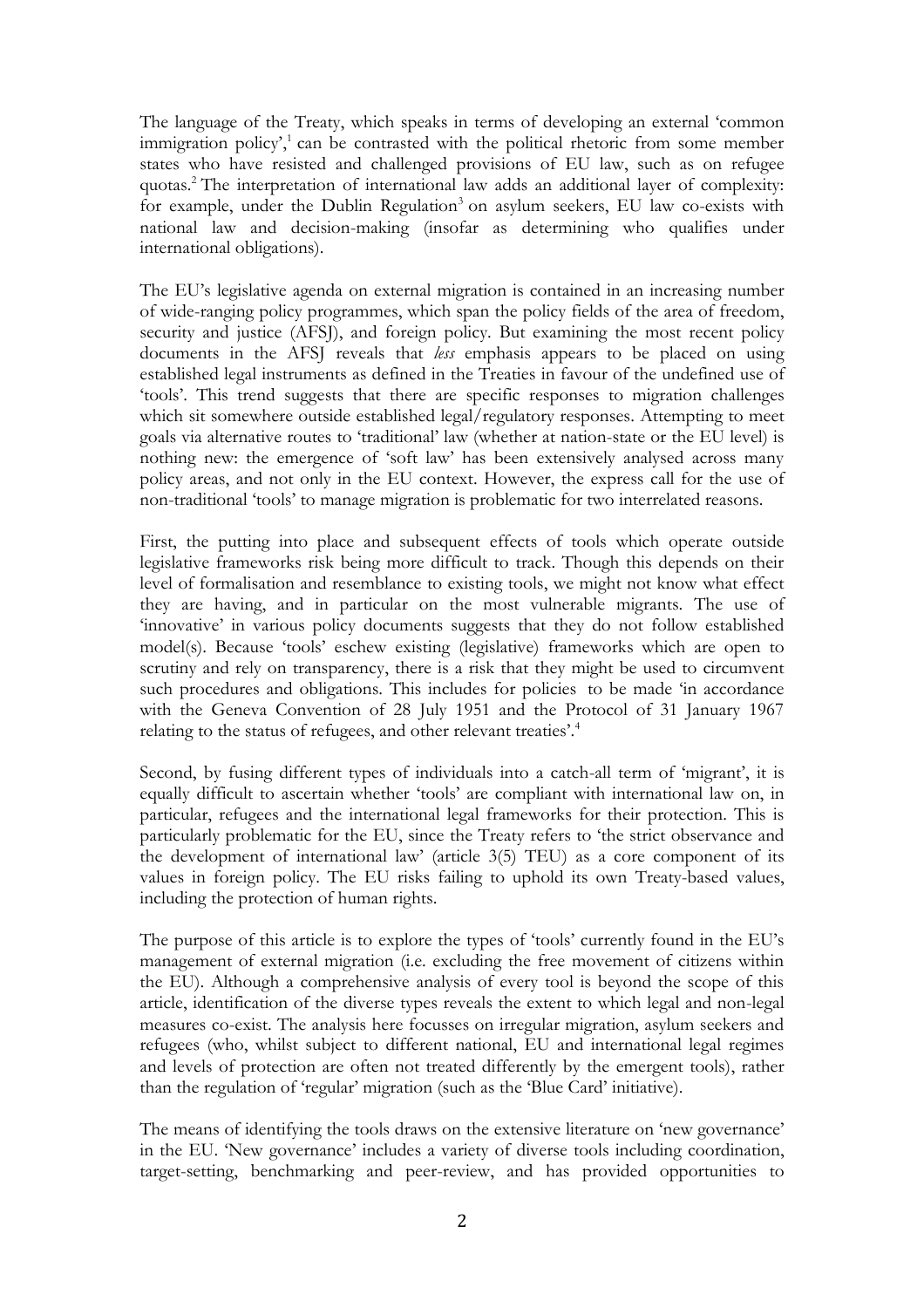understand the effects of informal mechanisms on the European integration process and 'traditional' law. External-focussed governance, including migration, has played little part in the debate. The argument here is that using 'new governance' can help illuminate what is happening in contemporary EU migration and if the procedural formalism, associated transparency and accountable of law is lacking. More specifically, if vague and undefined *de novo* tools are used to circumvent democratic scrutiny, then the commitment to human rights and democracy in the Treaty requires us to highlight why this is problematic.

To use new governance in this way uncouples its synergy with 'good' governance and to instead consider what new governance may offer policy-makers opportunities to meet goals *outside* legislative processes. In the first part, the features of new governance in the EU context are explored, before identifying why migration has generally remained outside of this context and why. After setting out the extent of existing EU migration law and its limitations, the article posits two ways of seeing new governance in migration at work. The recommendations are to ensure that migration management at the EU is subject to democratic scrutiny, and in managing the 'crisis' and beyond, migrants do not fall victim to rights (and the process of enforcing those rights) being circumvented.

#### **New Governance and the EU**

The EU is governed by a set of Treaties which allow the EU institutions the power to create legislation (regulations and directives), which is binding on the member states and enforceable in courts across the EU. The EU also has competence to make international agreements with third countries or international organisations (Article 218 TFEU). The legislative process is complex and can, given the EU's unique nature, be lengthy and cumbersome. Since the 1990s, the EU's maturing system of governance has witnessed the rise of alternative means to fulfil goals, which have been grouped together as 'new modes of governance' or 'new governance'.

In contrast with the regulations and directives that we have come to readily recognise as 'EU law', new governance does not rely on legal enforceability as its key characteristic. This does not mean they lack effectiveness. Indeed, a large body of literature tells us that they might facilitate change a result of processes including: shaming, diffusion through mimesis or discourse, deliberation, learning, and networks (Trubek and Trubek, 2005, p.356). They might therefore be more effective in fulfilling goals in more abstract, less direct way via varied institutional frameworks (Hooghe and Marks, 2001; Piattoni, 2010; Stephenson, 2013). However, and of particular relevance for migration where the subjects are individuals and their rights, the relationship between Courts and new governance is less clear (Scott and Sturm, 2007; Hervey, 2010). This opens the possibility that the effectiveness of tools might be a double-edged sword, despite their potential to be more reactive to changing contexts than traditional law (Walker and De Búrca, 2007, p.521). As tools sometimes exist in conjunction with regulations and directives, there is a tendency to overlook their role and importance without adopting a more holistic view (Sabel and Zeitlin, 2008; Eberlein and Kerwer, 2004).

New governance has been particularly visible (and analysed) in areas including economic coordination (Hodson and Maher, 2001), the environment (Jordan et. Al., 2005) and the 'Social Europe' agenda including employment policy and social protection (Héritier, 2001). New governance came to particular prominence during the early 2000s: the Lisbon European Council (2000) called for the strategic adoption of existing instruments and strategies under the 'Open Method of Coordination' (OMC). The enthusiasm over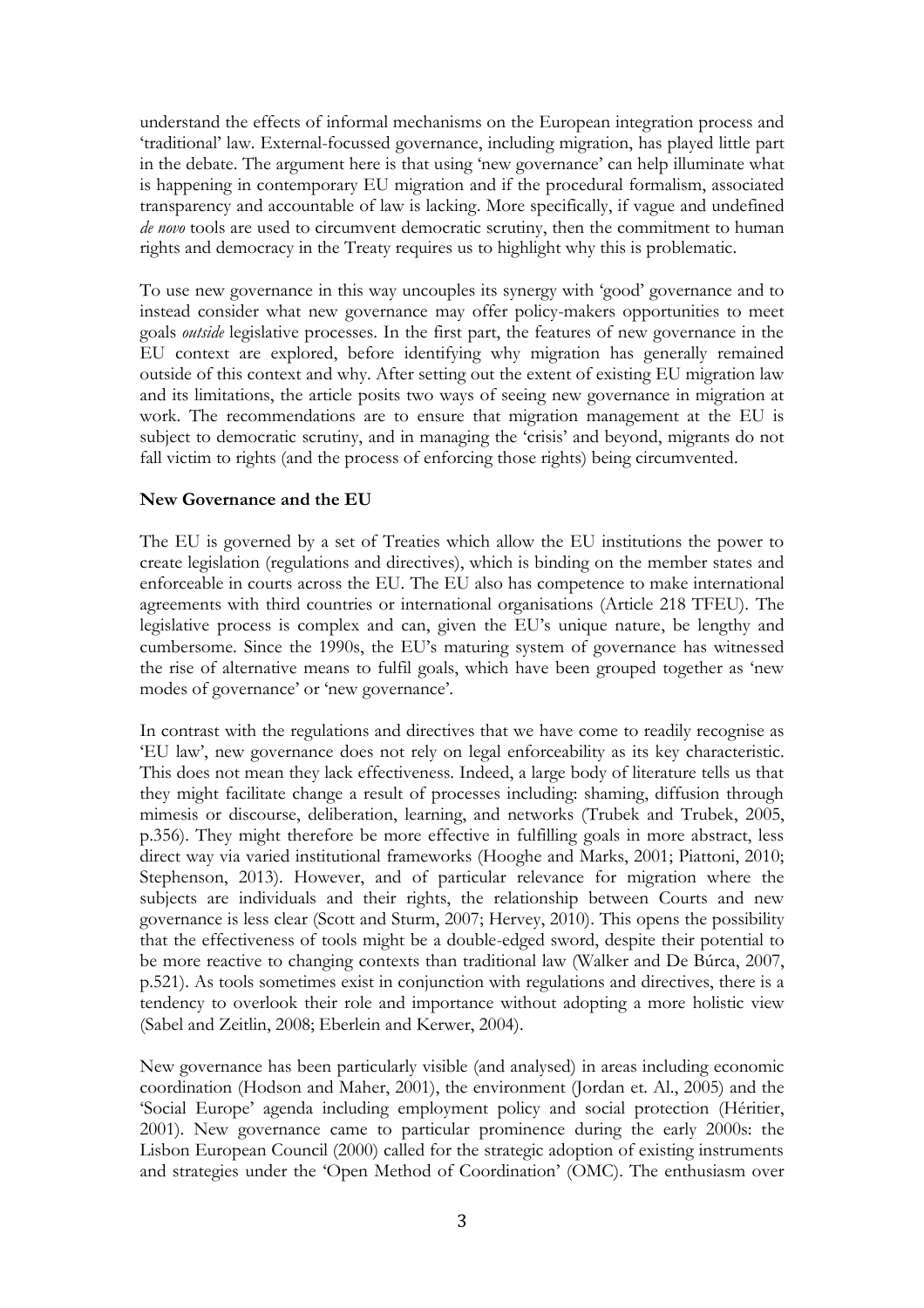OMC led to the only identifiable proposal for new governance in migration, as noted above (Caviedes, 2004). As it name suggests, the focus was on *coordination*, rather than express *integration* or *harmonisation*, since the EU law-making competences are limited in social and employment policy areas. As Borrás and Jacobsson (2007, p.186) neatly put it, 'The OMC aims to unleash the EU's social dimension from the constraints of the Community method. In this sense, the OMC has so far been able to link, in both substantial as well as in procedural terms, the social and economic aspects of the (renewed) politics of European integration.' Commentators and the EU institutions alike have highlighted the opportunities for citizen participation and making policy-making less 'remote' (European Commission, 2001), though this is by no means universally accepted (Idema and Keleman, 2006; Smismans, 2008). Thus, there is a synergy between 'new' governance and 'good' or 'better' governance which connects citizens to decisionmaking processes, and in most of the areas where they have been used are also associated with progressive policies of direct concern to citizens. This has suited both advocates of more effective policy-making but also the institutions who can legitimately claim ownership of an open and inclusive structure (Shore, 2011, p.301).

# **New Governance in Migration Management**

Internal migration has always been a part of the European integration process, since the free movement of workers is one of the 'four freedoms' of the single market. By contrast, external migration management is a newer area of EU competence. Developing law and policy-making on external migration emerged as a consequence of moves towards abolishing internal borders. Although provisions on the rights of third country nationals can be found in external agreements between the EU and third countries dating back to the 1970s,<sup>5</sup> the Treaty of Amsterdam (1998) marked the point at which the EU institutions gained more extensive competences. The general aim of the EU, as per the Treaty, is an 'ever closer Union'. However, in the fields of AFSJ, and foreign policy, the Treaty language is of 'cooperation' and 'common policies' rather than integration. This does not imply a grand aim of full integration of migration systems (Walker, 2004, p.5) but nevertheless relies on a commitment from the member states to act in solidarity. In addition, Denmark, Ireland and the United Kingdom have opted-out from some of the relevant parts of the Treaty<sup>6</sup> and the Treaty text is more explicit in terms of the competences member states retain in this area than in many other areas (Peers, 2008-9). This is significant for meeting the challenges of migration as a priority for Europe: it sits at the top of the EU's working agenda but is not found within the 'core' of integration.

As discussed above, new governance is prominent in some recent areas of EU activity. But the literature has pointed to other features in common, including:

- where member states are reluctant to pool sovereignty, making 'integration' problematic and often limiting efforts to coordination (see e.g. Walker and De Búrca, 2007; Cardwell, 2016)
- where legislation is limited because it is not the most suitable means to pursue coordination/integration in a particular policy area (e.g. Hodson and Meyer, 2001; Armstrong, 2013)
- where multiple actors are involved beyond the EU institutions and member states to meet goals, including agencies and civil society organisations. (e.g. Vos, 2000, De Schutter, 2010; Cram, 2011).

Migration management shares some of these features. Without a doubt, it is an area close to the heart of sovereignty debates. Recent national elections across the continent have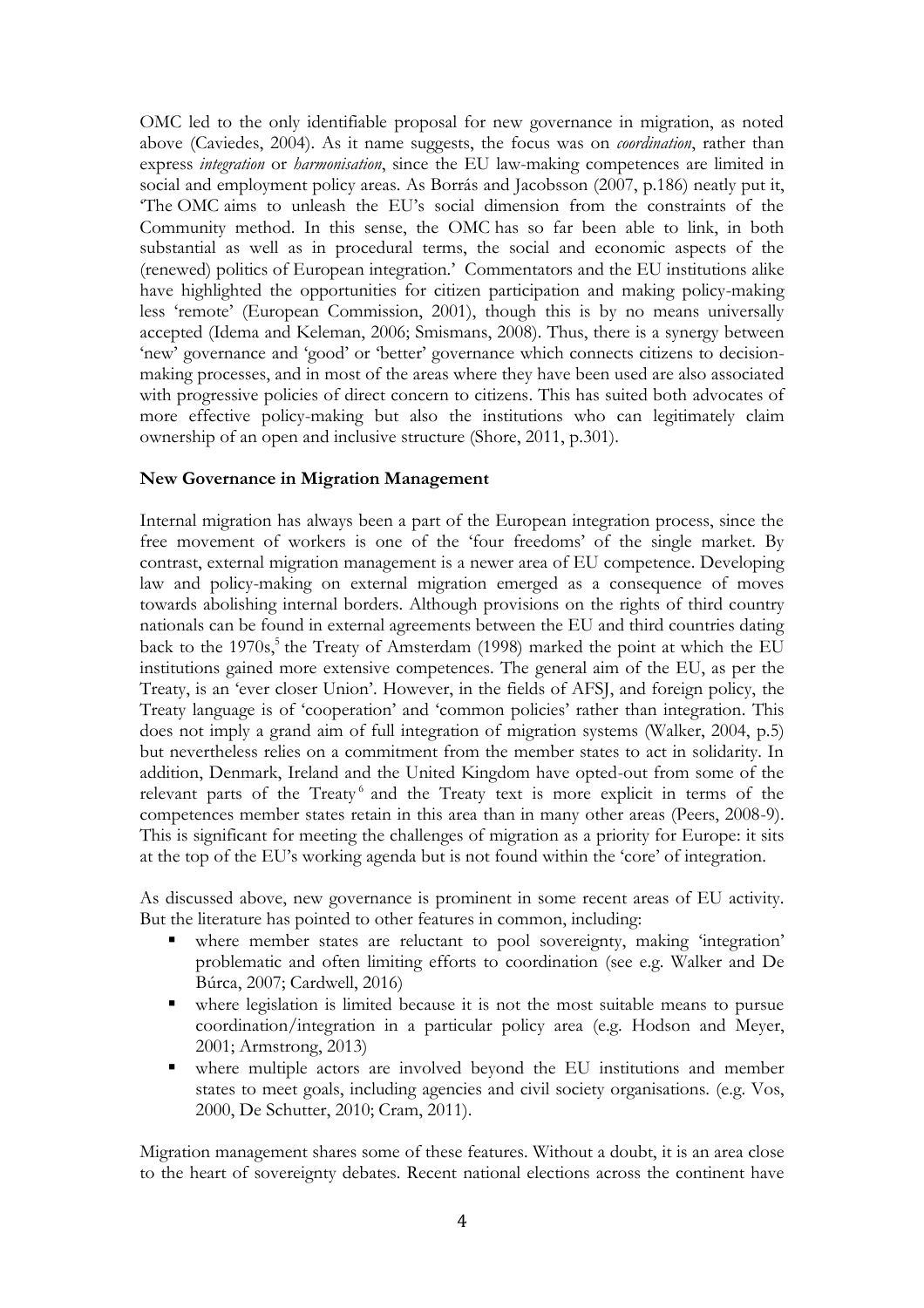highlighted its prominent place on domestic agendas, often bound up in discussions of what the EU should, or should not, be doing. Migration is not only a feature of political agendas and rhetoric in western or southern European states but newer members in central and eastern Europe.

The other two features are more difficult to apply to migration management. Migration is an example of, usually, very extensive legislation covering entry to the territory, penalties for infringement and rules on visas, employment rights etc. Although there is legislation at the EU level (examined below), this is by no means comprehensive and thus new governance is not filling in a 'gap'. There was, in 2001, a proposal from the Commission to use the Open Method of Coordination (generally regarded as the archetype of new governance (Borrás and Jacobsson, 2004)) in migration governance. Caviedes (2004) suggested that the use of OMC in migration could 'prise open' the image of 'fortress Europe' that had already crystallised by the late 1990s/early 2000s. However, this proposal did not come to fruition and largely disappeared from the debates.

From an institutional perspective, the emphasis on the use of executive power does not preclude the strong role played by EU agencies, including Frontex (the EU's external borders agency) (Neal, 2009; Carrera et.al., 2013) and the European Asylum Support Office (EASO) (Comte, 2010). However, weak democratic and judicial controls of externally-focussed AFSJ agencies has already been highlighted (Carrera et.al, 2013; Vara, 2015) as well as the far-reaching secrecy of informal, executive-led deliberation structures (Curtin, 2014). Frontex's approach to migration across borders was initially securityfocussed, with the requirement to protect fundamental rights only brought into the founding Regulation later: and not without criticism from the Council of Europe and the European Ombudsman (Lavenex, 2015). As Caviedes (2016) has noted, 'the member states have granted the EU authority even in an immensely salient high politics area, but in terms of setting the agenda, governance remains in the hands of the member states in the area of irregular migration'.

Similarly, migration management is not an area where civil society is generally regarded as having a similar role to play as in areas where new governance is established. With the exception of integration of migrants post-arrival, management of migration (and migration flows) is generally understood as a governmental function, operating within a framework of international law and not susceptible to deregulation or outsourcing. However, operationalising migration management relies on the participation of non-state actors: for example, private security firms, transport companies (such as airlines) and NGOs. Therefore, characterising what happens in contemporary migration management in Europe needs to recognise these differences. The involvement of civil society is distinct from giving opportunities to civil society actors to voice concerns. The Commission has attempted to do in the past, but the emphasis was on marginalisation of immigrants rather than policy formation per se (see, for example, Guild 1998, Caviedes 2004).

#### **The Existing Law on EU Migration**

Given the extensive regulation of migration at national level, it is logical to assume that that uploading migration to the European level makes 'law' the expected means to manage it and deal with the 'crisis'. Although stopping short of full integration, the Treaty articles foresee common immigration policies for regular and irregular, permanent and temporary migration. Treaty articles commit the member states to a 'common policy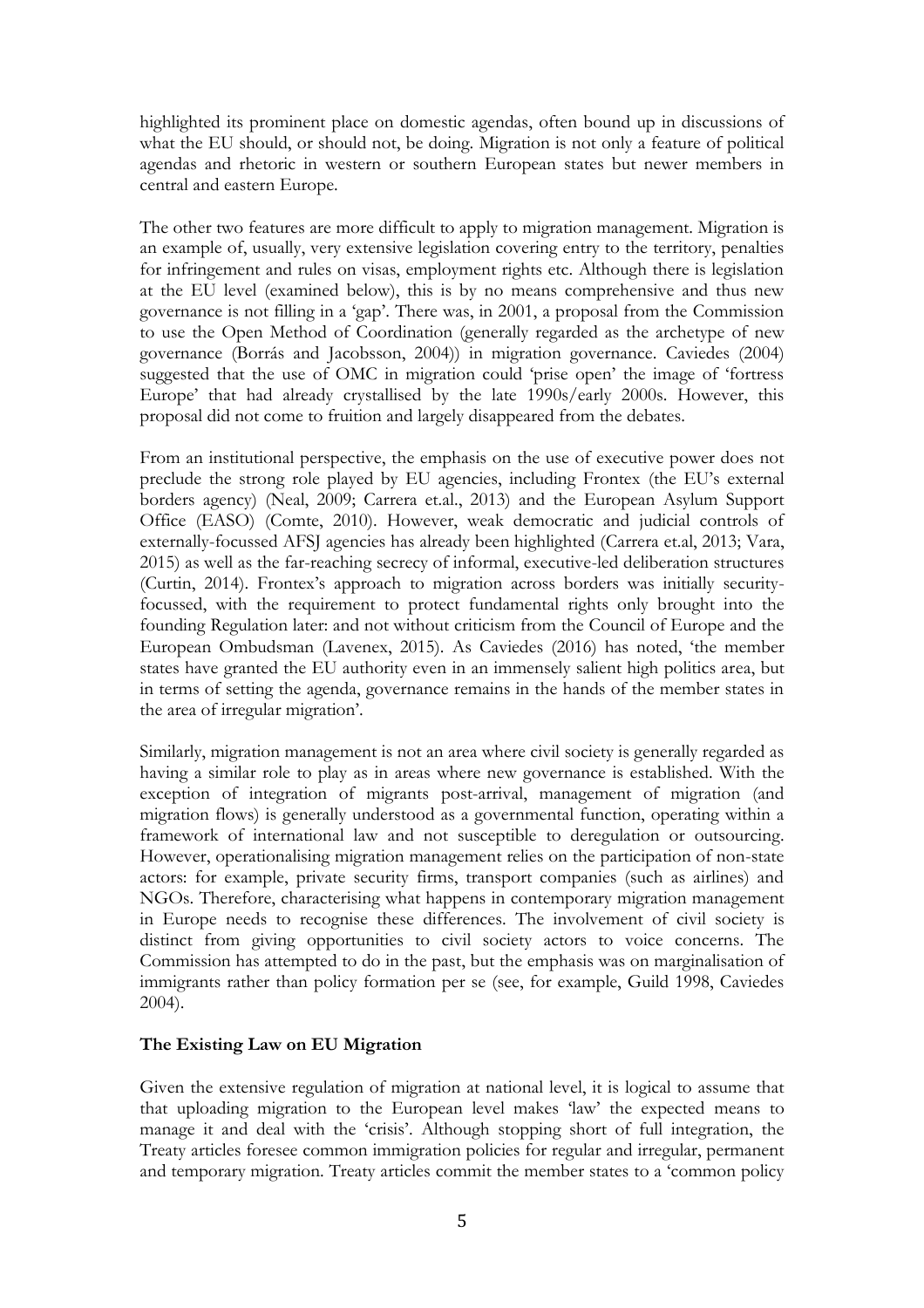on asylum, immigration and external border control', a 'common policy on asylum, subsidiary protection and temporary protection', 'the gradual introduction of an integrated management system for external borders', 'common policy on visas and other short-stay residence permits', and 'a common immigration policy aimed at ensuring, at all stages, the efficient management of migration flows, fair treatment of third-country nationals residing legally … and enhanced measures to combat, illegal immigration and trafficking in human beings'. 7 Significantly for the discussion here, the mechanisms to achieve these goals are listed as the ordinary legislative procedure, administrative cooperation between the member states, and agreements with third countries.

A reading of the relevant Treaty articles suggests that the goals should primarily be met by EU legislation that harmonises national legislation. Taken to its logical conclusion, agreed rules rather than flexibility would ensure clarity and uniformity in who is able to migrate, under what conditions and what happens to those who in an irregular state. Even in coordination between systems as foreseen by the Treaty, such as the conditions for resident permits for third country nationals, the uniformity provided by legal provisions would appear to be the most appropriate means to the end. This view of what law *should* be accomplishing to meet the Treaty goals would in theory leave fewer gaps in governance at the formal level at the very least. New governance would then potentially serve the purpose of promoting best practice and cooperation between the member states within an overarching, legal framework. Unlike in social policy, where the type of structuring law is not generally seen as the only or most appropriate means to achieve goals, in migration we expect law to do just that.

To attain the goals set out in the Treaty, the Council of the EU has set out multi-annual working agenda in the Tampere (1999), Hague (2004) and Stockholm (2009) programmes. Concurrently, the Global Approach to Migration and Mobility (GAMM)  $(2005)^8$  is an externally-focussed policy which points to the direction of travel the EU should take to achieve its goals. As result, some of the proposals emerging from these plans have turned into EU legislation. Many legislative proposals emerged after the entry into force of the Treaty of Amsterdam, including the Long-Term Residents Directive, Family Reunification Directive, Qualification Directive and Returns Directive (see Peers, 1998; Groenedijk, 2006; McAdam, 2005). Some of these original directives have more recently been revised, though their overall content remains largely the same from the time of their enactment. As Lavenex has highlighted, the governance of migration has particular challenges:

'Notwithstanding the generally weak legal character of most policy instruments, which, adopted under intergovernmental decision-making procedures, rarely exceeded the lowest common denominator between the member states, implementation has remained a challenge in JHA. Limits on the jurisprudence of the CJEU have compounded this deficit' (2015, p.385).

Although the development of a body of EU migration law and policy in the decade following the entry into force of the Treaty of Amsterdam has been termed 'remarkable' (Menz, 2015, p.309), EU legislation on external migration is often limited to 'minimum standards' legislation. The directives listed above were only agreed after long processes of watering down by the member states in the Council and back-and-forth negotiations between the institutions. It is significant for the discussion here that the Stockholm programme proposed relatively few concrete pieces of legislation. We are certainly very far from seeing the comprehensive EU-wide approach that it suggested by the text of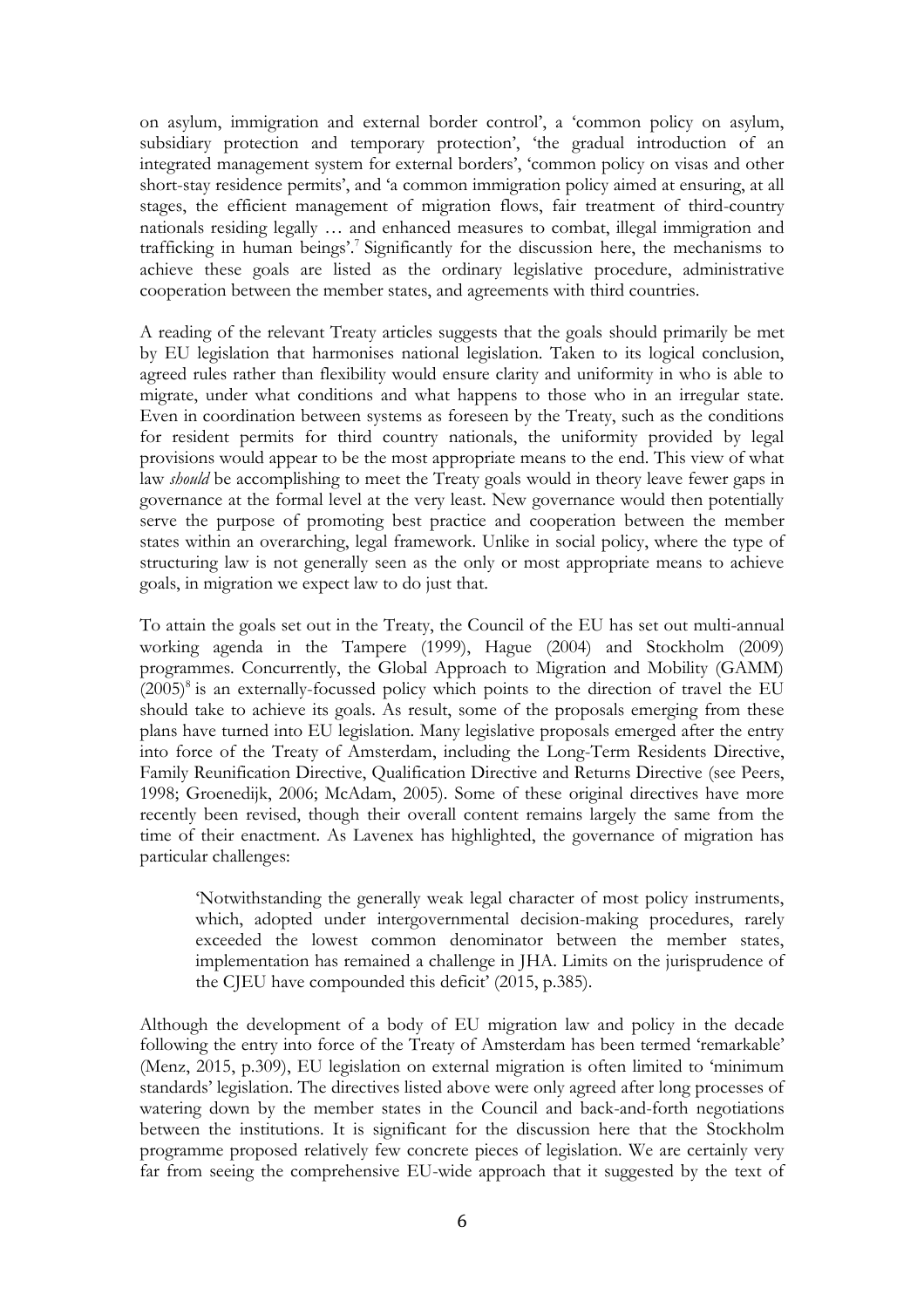Treaty. There has also been no comprehensive follow-up to the Stockholm programme, which expired in 2014. In the absence of a firm timetable or concrete proposals, it seems that EU legislation is only likely to appear on the horizon when it concerns recasting directives, <sup>9</sup> regulating relatively small sectors or dimensions of migration (such as proposals for facilitating entry procedures for non-EU students and researchers), $10$  or will concern minimum requirements to which only the member states need subscribe.

Where legislation has emerged, the 'fight' against irregular ('illegal') migration was initially the target rather than regular ('legal') migration, which was the subject of only very limited measures.<sup>11</sup> The 'Blue Card' directive<sup>12</sup> was hailed as a potentially significant means to attract highly-skilled migrants, though heavily criticised (Lavenex, 2015). It is currently being recast, but against the background of different approaches to skilled and regular migration amongst the Member States (Cerna, 2016). As Lavenex (2015) notes, the migration agenda has moved into the domain of foreign policy, with an intensification of dialogue with neighbouring and African countries. However, the limitations of EU competence over regular migration means that it is in a relatively weak position in terms of what it can offer third countries in return for securing the EU's external border and reducing the flows of irregular migration.

Finally, even when migration is perceived as a 'crisis', the response has not been a legislative one at the EU level. This contrasts sharply with, in particular, the push for legislation to deal with the economic crisis engulfing the EU during the same period (Armstrong, 2013, p.267). Instead, we find an increasing number of 'innovative' tools to confront the crisis.

# **Identifying 'New Governance' in Migration**

In 2014, the first Commissioner with a portfolio devoted to migration was appointed, accompanied by a large budget (1.8 billion euros) (European Commission, 2015b) to fund migration programmes. In turn, this makes the Commission's annual workplans (European Commission 2015a, 2016, 2017a) an ideal place to seek the measures envisaged to tackle migration. Just as the Stockholm programme identified numerous areas where legislation would *seem* to be appropriate but did not explicitly state that proposals would be made, there are references to using 'all available tools' to manage migration in the workplans. In fact, there are few new legislative proposals on migration. and the focus is squarely on developing a 'permanent capacity to manage migration in a credible and sustainable manner [which] requires a full range of migration instruments to be in place' (European Commission, 2016, p.13). It is the references to 'full range' and 'instruments' that are of interest here.

Similar provisions are found in the Commission's European Agenda on Migration (2015c). The Agenda emphasises a number of 'core measures' to reduce migration routes across the Mediterranean, through a combination of enforcement of existing rules and new measures. There is again an emphasis on using 'all policies and tools at our disposal' (European Commission, 2015c, p2) but scarce mentions of explicit goals to be achieved through new legislation, such as a mandatory and automatically-triggered relocation system for refugees and asylum seekers in the case of future mass influxes (European Commission, 2015c, p4). The only other mentions of EU legislation in the Agenda are to better enforce existing law, such as the Employers Sanctions Directive,<sup>13</sup> the Returns Directive,<sup>14</sup> and 'coherent implementation' of the Common European Asylum System. Continued emphasis on the Agenda's aims continues to be the centrepiece of the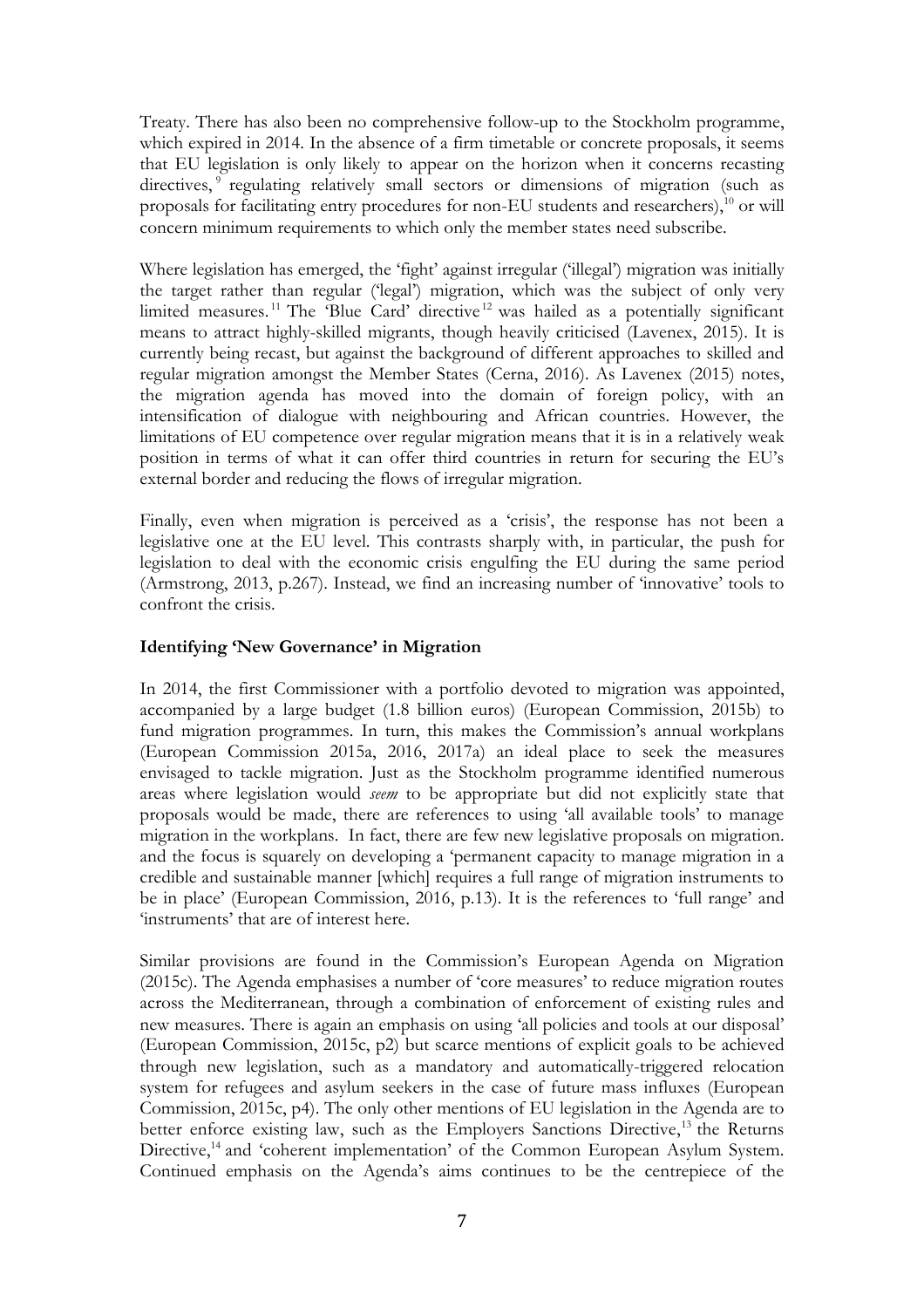Commission's Work Plan (European Commission, 2016, p.13). Thus, the references to using 'all available tools' and 'a full range of migration instruments' must logically mean something other than traditional legislation.

The Stockholm programme provides some specific examples of tools beyond legislation: the use of 'migration profiles', 'migration missions', 'cooperation platforms on migration and development' and 'mobility partnerships' figure strongly as 'available tools' under development in migration management (Cardwell, 2013). All share a strong emphasis on non-binding or enforceable frameworks, involving third countries and international organisations in EU policy-making but without being underpinned by legally enforceable texts. As 'innovative and sophisticated tools', they are flexible, non-binding and involve other partners. Here, partners are third countries who are in positions of 'joint responsibility' to meet goals, generally on the basis of conditionality, especially for those third states in the EU's neighbourhood.

Even more recently, the Commission continues to call for 'a comprehensive approach, making full use of the entire range of tools at the EU's disposal, combining our legal framework, our policy levers and the EU budget to deliver results' (European Commission, 2017b, p.2). The juxtaposition of the legal framework with policy levers is interesting here, and suggestive of the use of tools which combine with, or at the very least operate within, the existing competences in conjunction with the participation of others (such as third states) over whom the EU has influence. Such an approach can be seen as the 'externalisation' or 'extra-territorialisation' of migration control, which has long been a focus of criticism of EU migration policy (see e.g., Rijpma and Cremona, 2007; Davitti and La Chimia, 2017). To examine this further, the remainder of this article suggests how we might categories such tools. As noted above, a comprehensive analysis of every tool is beyond the scope of this article. However, identification of the diverse types of instrument detected within the management of irregular migration reveals the extent to which legal and non-legal measures co-exist. These are grouped into two categories: co-existence, where tools of new governance exist alongside or as part of the established legal framework; and replacement or substitution, where tools are used instead. Whilst both instances can be understood as new governance, it is argued here that the latter are of particular concern from the perspective of the legal protection of migrants and their rights.

# **Co-existence of Law and New Governance**

Existing literature points to the combination of new governance with law, sometimes even within the same legislative instrument (Jordan et al, 2005, Falkner el al, 2005). If migration management is brought within the scope of analysis, then we can see that this is also the case. For instance, in the Council's Conclusions of 9 June 2016, we find the following:

in addition to readmission agreements, non-legally binding working arrangements on identification, return and readmission could be established with third countries at EU level ... Such non-legally binding arrangements … may pave the way for the negotiation and conclusion of future EU readmission agreements as cooperation improves. (Council of the EU, 2016, p.4)

This means of supplementing and operationalizing agreements via 'working arrangements' is logical from the point of view of efficiency. We would expect it in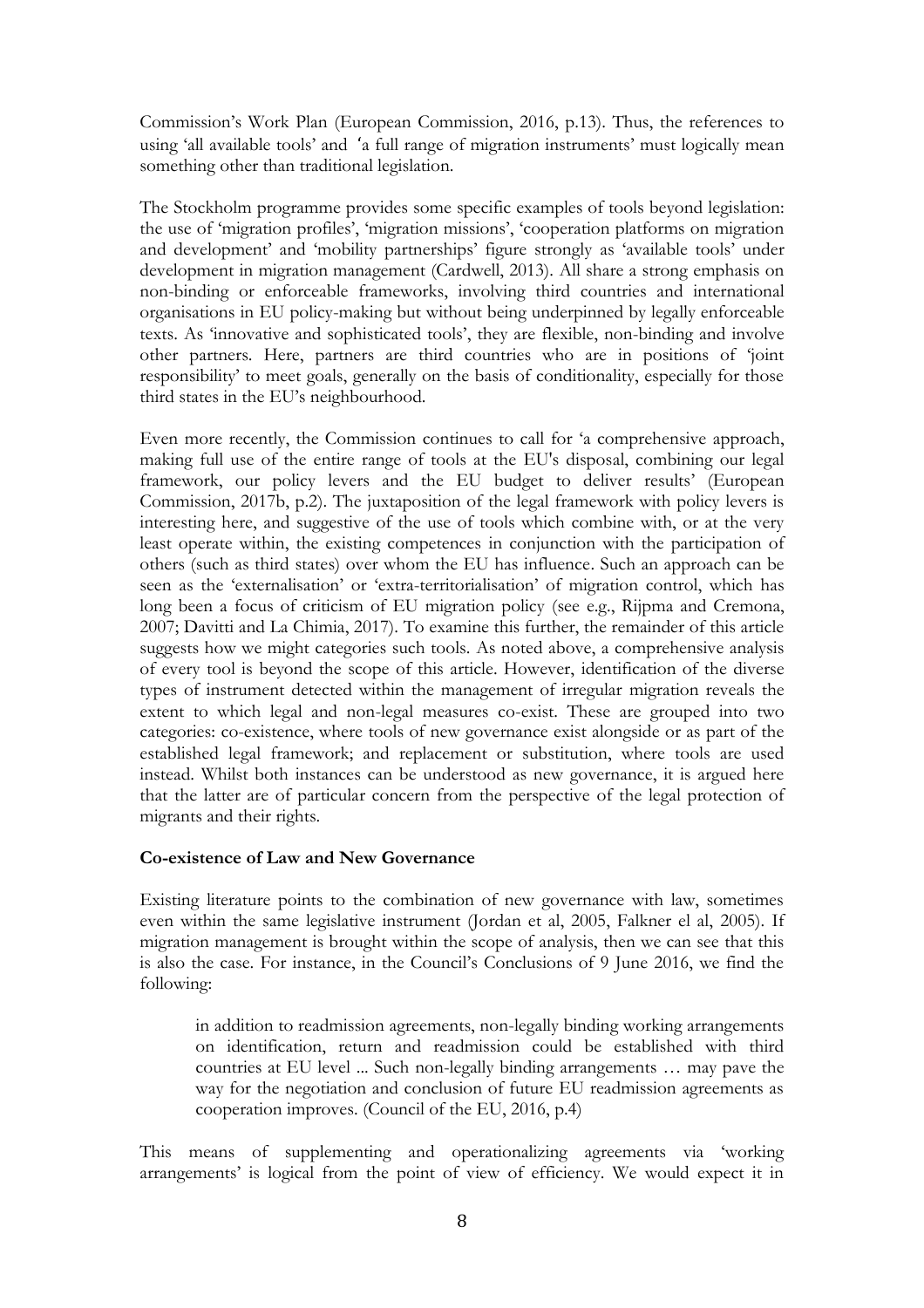national contexts, and therefore we should expect it in the EU context too. However, what this means in practice is much less clear or transparent. It is unclear, for instance, what other bodies might be involved in 'working arrangements' and to what extent human rights obligations can be transferred to other actors. Carrera and Hernández i Sagrera (2011) have highlighted these risks, and their judicial 'softness' in relation to mobility partnership, which they term 'insecurity partnerships'. In other words, we find the risks associated with governance frameworks lacking the formulism and procedural accountability of law (Joerges, 2007). Herein lies an important distinction between the promises of new governance for accountability and transparency in the internal spheres, namely the 'new forms of dynamic accountability and peer review which discipline the state and protect the rights of citizens' (Sabel and Zeitlin, 2008, p.276), since the individuals concerned by the working arrangements have little or no access to the tools which affect them.

Therefore, whilst we could expect EU institutions to work to put policies in action via cooperation on migration management, including with third states, the missing link is being able to track what is happening. The literature on Social Europe tells us that (very) soft law elaboration of hard law norms is possible (Scott, 2011, p.330). What is meant by this is that regarding 'working arrangements' between technical elites and experts as not 'legal' because the processes and outcomes do not work in the same way is an insufficient means to regard them as having only negligible effects. The broad goals of the tools therefore are to facilitate the means by which to manage migration more effectively. But, as the Commission admits, the variety of tools which have been introduced under the GAMM lack clear, logical relationships (European Commission, 2011) and the emergence of a relatively high number of policy documents on dealing with the migration 'crisis' leads to an increasing likelihood that tools, processes and mechanisms will be hidden from scrutiny. This includes the scrutiny of the European Parliament, despite its increasing important role in the legislative procedure (Lopatin, 2013). As such, the problem with new governance as highlighted by Sabel and Zeitlin (2008, p.304) is that there is, *'*no actor among those seeking to coordinate their efforts has a precise enough idea of the goal either to give precise instructions to the others or reliably recognise when their actions do or don't serve the specified end'. Returning to a core legal point, the tools would then sit outside the important and long-standing *Meroni* doctrine established by the Court of Justice on delegation of authority via legislative goals.<sup>15</sup> This opens the possibility that the effects on migrants and their rights may not necessarily be intended as escaping scrutiny, but evolve in such a way that they do. In this respect, they can be distinguish from the following category.

#### **Replacement or Substitution**

Two examples in irregular migration management suggest how less formal tools are potentially capable of attaining similar results as law. First, the use of readmission agreements between the EU and third countries has increased in recent years. Readmission agreements themselves have been strongly criticised in terms of the 'blurring' of human rights protection in the third country (Carrera, 2016) and the lack of transparency surrounding their practical enforcement, but there are also examples of where readmission 'arrangements' are facilitated, even where a readmission agreement is not in place.

The Pilot Project on Returns to Pakistan and Bangladesh as agreed by the Council in June 2014 (Council of the EU, 2014) is one such example. An EU-Pakistan readmission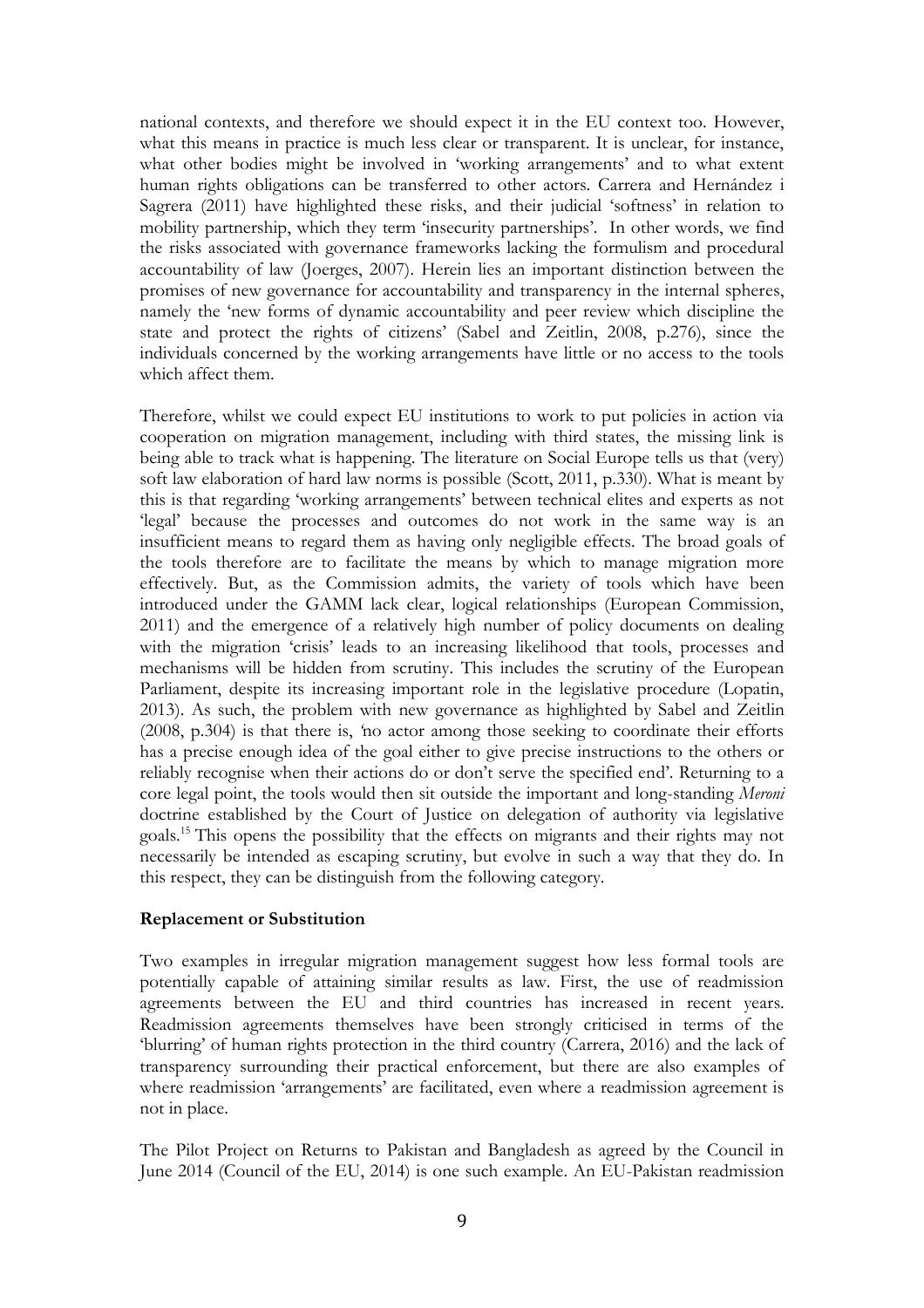agreement is in place since 2010, but with Bangladesh, only a bilateral High Level Dialogue exists. Therefore, it is unclear what specific legal framework the practical arrangements are taking place. The project aims to 'mobilise all adequate means in the framework of the more for more principle', to 'stimulate' the third countries to improve the return rate of nationals found to be in an irregular state (Council of the EU, 2014, p4). The European Agenda states that this approach is an 'important practical demonstration of the way forward' in returning migrants. It can be understood as an example of new governance, since it is flexible, member states can opt to participate or not, it relies on information-sharing and best practice, and there is participation by other actors, namely the third states. But whilst this might be an effective means to fulfil migration management goals, it is far from our understanding of 'good' governance. Given the risks associated with the lack of public participation (and hence a degree of oversight as to what is happening) or the scrutiny provided by legislative processes in such a measure, there is a need to ensure that analytical frameworks are capable of capturing what is happening.

With Afghanistan, there is no readmission agreement but rather a 'Joint Way Forward' between the EU and Afghan government.<sup>16</sup> The document clearly states that it is 'not intended to create legal rights or obligations under international law'. But its main purpose is 'to establish a rapid, effective and manageable process for a smooth, dignified and orderly return of Afghan nationals who do not fulfil the conditions in force for entry to, presence in, or residence on the territory of the EU, and to facilitate their reintegration in Afghanistan in a spirit of cooperation'. This includes both voluntary and non-voluntary returns. In the absence of an agreement, this informal mechanism for returning individuals with the cooperation of non-governmental organisations (such as airlines), appears to substitute a legally-defined procedure with an informal tool.

The EU's 2016 'agreement' with Turkey is another case in point. On the one hand, we might expect states or organisations to be able to pursue cooperation with other countries but which do not entail any particular obligations. But this agreement goes beyond that: it was not put in place via the process set out in Treaty but rather through informal means. As such, although it is an agreement (in the everyday sense of the word) as both parties commit to certain actions, it is not termed an 'agreement'. Rather, it is a 'statement': a term which does not imply any legal connotations or consequences.

The statement, published on the Council's website, states that all new irregular migrants crossing from Turkey to Greece will be returned; migrants not applying for asylum or whose application for asylum has been found to be unfounded or inadmissible will be returned to Turkey; for every Syrian being returned to Turkey from the Greek islands, another Syrian will be resettled from Turkey to the European Union.<sup>17</sup>

The statement therefore avoids obligations under both EU law and international law in two ways. First, it is not a legal agreement and therefore its legality cannot be successfully challenged in court. This was also made clear by the General Court (which is responsible for individual claims on the validity of EU law via Article 263 TFEU). Following a challenge to the legality of the statement in the Court brought by three Pakistani and Afghan nationals, <sup>18</sup> the Court found that the 'statement' is not an agreement. Furthermore, the view of the Court is that it was not concluded by the Council of the EU, but rather the member states (in spite of it being termed the '*EU*-Turkey statement'). The Court stated that: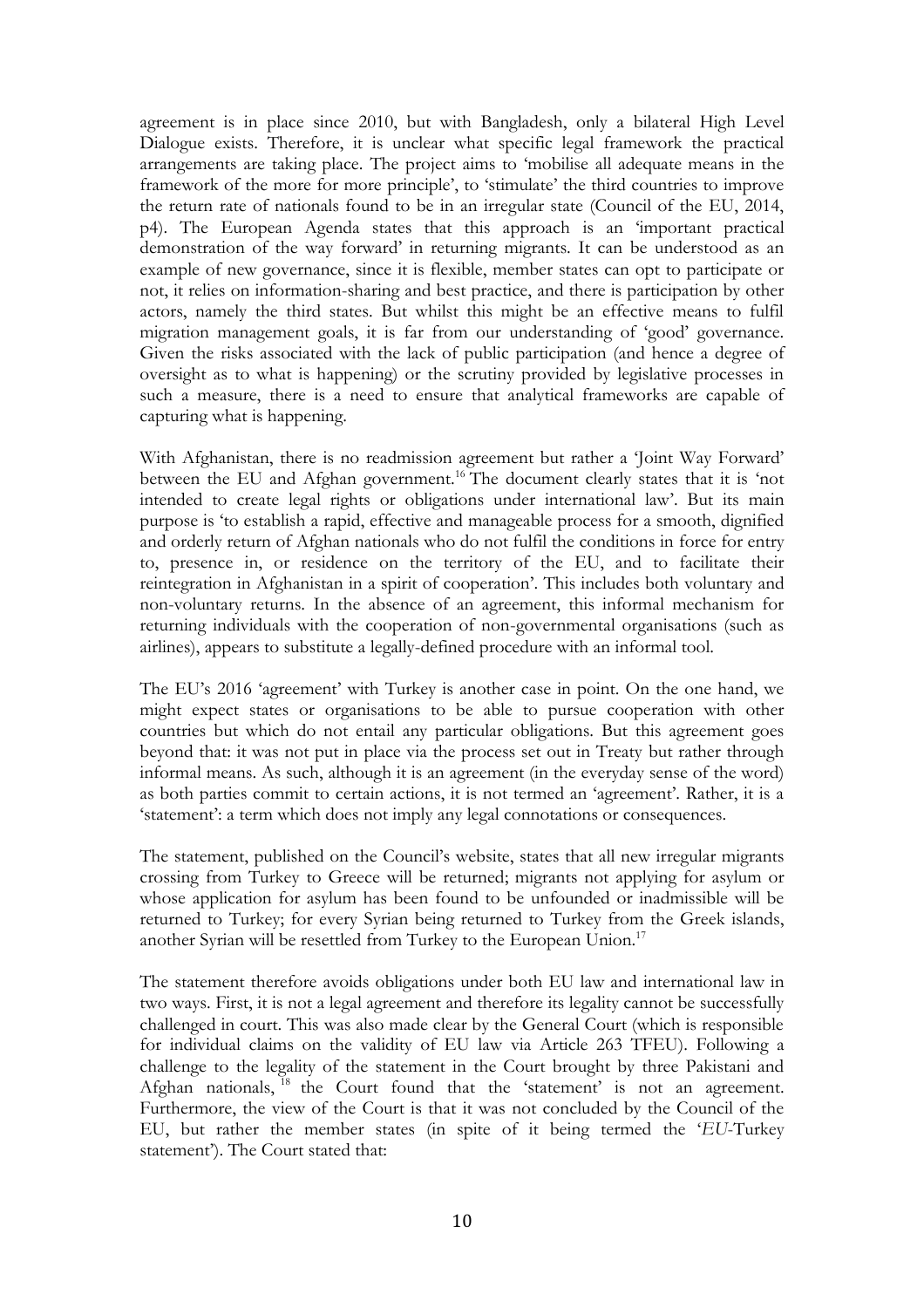neither the European Council nor any other institution of the EU decided to conclude an agreement with the Turkish Government on the subject of the migration crisis. In the absence of any act of an institution of the EU, the legality of which it could review under Article 263 TFEU, the Court declares that it lacks jurisdiction to hear and determine the actions brought by the three asylum seekers.

Second, the obligation of non-*refoulement* in international law is avoided because the emphasis is placed on prevent migrants from reaching the territory of the EU, or returning them as soon as possible to Turkey. The statement has been lauded as a success by the EU (despite the growing tensions in the bilateral relationship with Turkey) as this migration route has effectively been closed and fewer migrants are making the perilous trip. However, this is likely to mean that they are instead finding alternative (and more dangerous) routes (Sigona, 2017). Therefore, the statement might be understood as representing a successful meeting of migration policy goals. However, the substitution of an agreement which can be susceptible to legal challenge with a 'statement' which is not, is suggested here to be an example of new governance which avoids established frames of transparency and legitimacy.

# **Conclusions**

With the gaps in judicial protection and scrutiny in terms of obligations under international law, migration management looks increasingly problematic in terms of accountability and legitimation, as well as a reflection on how the EU upholds its own values as stated in the Treaty.<sup>19</sup> This is brought into sharp focus when migration is presented as a 'crisis', and less as a humanitarian one than a security threat and therefore something to be combatted. Reference to taking 'firm measures' in official documentation respond to this need to feel secure by ensuring that the migration 'crisis' is contained (European Commission, 2014).

This article has explored contemporary management of migration in the EU and suggested that the use of 'tools' can be understood as examples of 'new governance'. It has argued that new governance therefore can help us to identify some of the contours of the tools which the official discourse of the EU refers to, but which do not enjoy clear definitions. The language of 'innovation' in migration policy-making masks the danger of bypassing existing, legitimate frames. Whilst these instruments could have been put in place by the established legislative process or international agreements, instead they have emerged through alternate means. Unlike other areas where new governance has played a significant role, in this domain the human rights dimension is at the forefront. As a result, those most concerned by the tools, i.e. individual migrants, may have no opportunity to challenge them. The gaps in judicial protection at the EU level are revealed to be particularly flagrant when instances of new governance seemingly go beyond coordination but actually resulting in decisions which affect individuals.

The EU and its member states appear therefore to be faced with a stark choice. The innovative development of tools which facilitate responses to the challenges of migration might have the advantages of expediency. But in doing so there is a real risk that the values the EU upholds are undermined, in turn losing credibility both with populations in the member states, international organisations and third countries. There is thus an urgent need to better understand the tools of governance and inform the debate about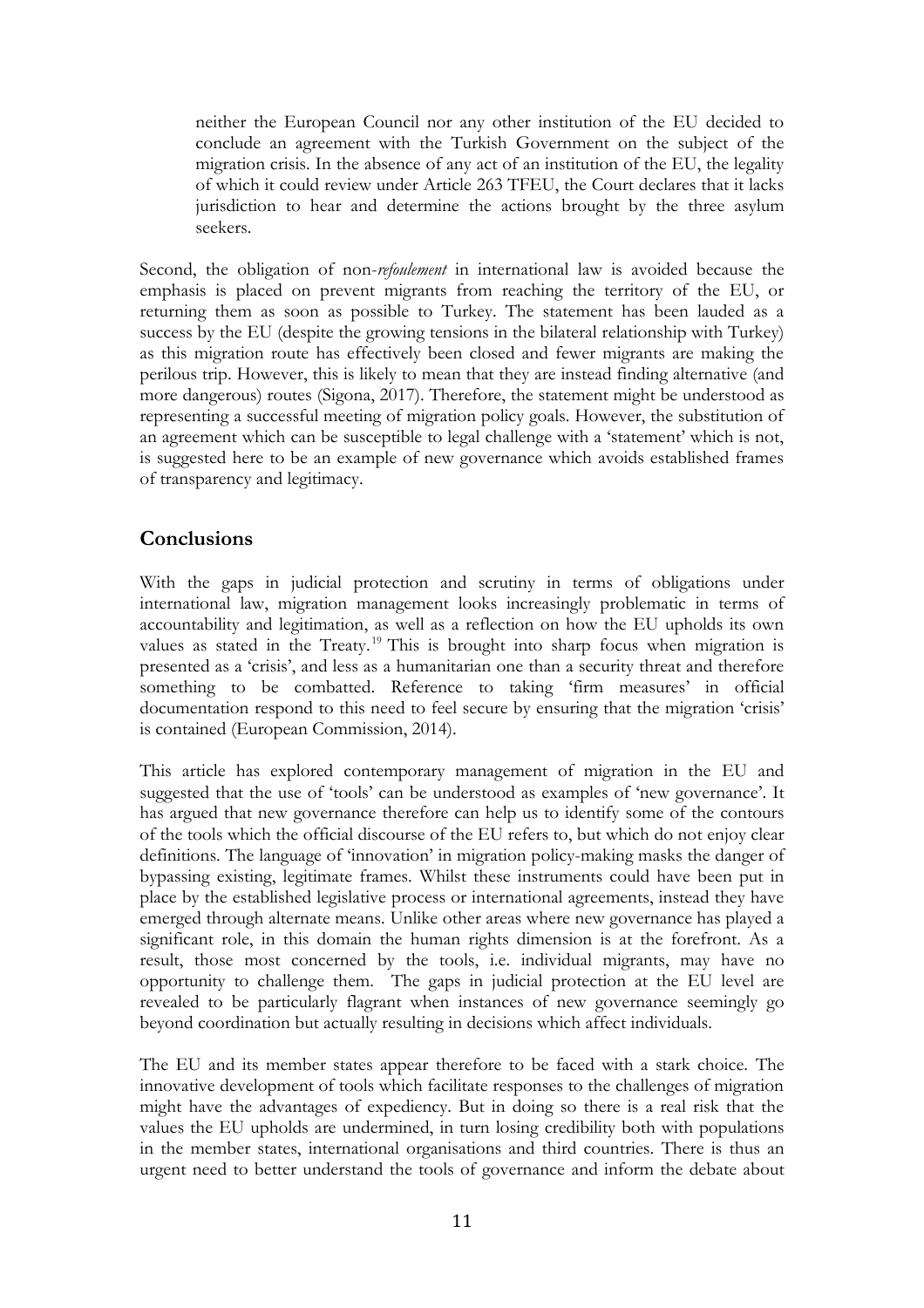what are the appropriate responses to migration challenges. This article has argued that 'new governance' allows us to do so, but with caveats. The association with 'good' or 'better' governance has led to a prioritisation of the qualities of governance which are destined to connect the EU with its citizens, increase transparency and participation. The case of migration management reveals aspects of our understanding of new governance that we can, and should, be critical of. This in turn implies a challenge to our understanding of EU law insofar as it respects the rule of law and the values the EU itself is supposed to uphold. As the EU and its legal system matures, and at the same time faces questions about what should it be doing and in what way, we may start to see increased ways of working in an enlarged EU which do not fulfil its own stated values of respect for the rule of law, fairness, openness and transparency for the benefit of the peoples of Europe, and beyond.

# **Policy implications**

- **Institutions including the European Parliament and civil society need to ensure that** the mention of 'tools' in official policy documentation are not a substitute for existing legal measures.
- Particular care needs to be taken to assess whether international legal frameworks for protection are not circumvented by informal agreements, for example with third states, or practices which are shielded from public view.
- If instances of new governance are in operation in migration as an alternative to 'traditional' legal framework, then the use of established modes, such as the Open Method of Coordination, should be prioritised in order to ensure scrutiny at the member state level as well as the EU level.

# **References**

Armstrong, K. (2013) 'New Governance and the European Union' in De Búrca, G., Kilpatrick, C. and Scott, J. (eds), *Critical Legal Perspectives on Global Governance*, Oxford: Hart, pp.249-271.

Borrás, S. and Jacobsson, K. (2004) 'The open method of co-ordination and new governance patterns in the EU', *Journal of European Public Policy*, 11(2), pp.185-208.

Cardwell, P.J. (2013) 'New Modes of Governance in the External Dimension of EU Migration Policy', *International Migration*, 51(6), pp.54-66.

Cardwell, P.J. (2016), 'Rethinking law and new governance in the European Union: the case of migration management', *European Law Review*, 41(3), pp.362-378.

Carrera, S. (2016) *Implementation of EU Readmission Agreements* (The Hague: Springer)

Carrera, S. and Hernández i Sagrera (2011) 'Mobility Partnerships: 'insecurity partnerships' for policy coherence and migrant workers' human rights in the EU' in Kunz, R., Lavenez, S. and Panizzon, M., *Multilayered Migration Governance* (Abingdon: Routledge), pp.97-117

Carrera, S., den Hertog, L., and Parkin, J. (2013) 'The Peculiar Nature of EU Home Affairs Agencies in Migration Control', *European Journal of Migration and Law*, 15(4), pp.337-358.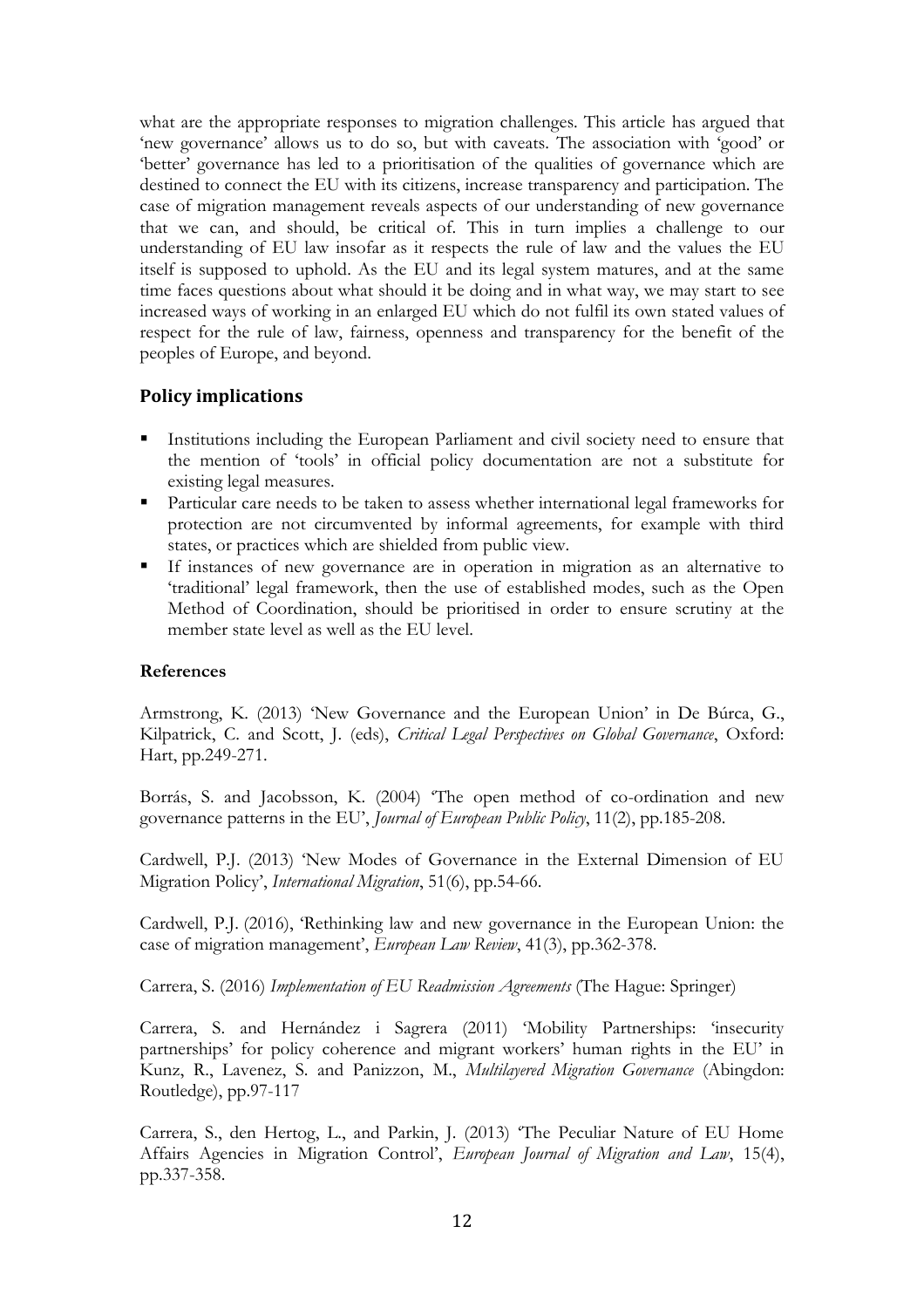Caviedes, A. (2004) 'The Open Method of Co-ordination in Immigration Policy', *Journal of European Public Policy*, 11(4), pp.289-310.

Caviedes, A. (2016) 'European Integration and the Governance of Migration', *Journal of Contemporary European Research*, 12(1), pp.552-565.

Cerna, L. (2016) [The crisis as an opportunity for change? High-skilled immigration](http://www.tandfonline.com/doi/full/10.1080/1369183X.2016.1162355)  [policies across Europe,](http://www.tandfonline.com/doi/full/10.1080/1369183X.2016.1162355) *Journal of Ethnic and Migration Studies*, 42(10), pp.1610-1630.

Comte, F. (2010) 'A New Agency is Born in the European Union: The European Asylum Support Office', *European Journal of Migration and Law* 12(4), pp.373-405.

Council of the EU (2014) 'Council Conclusions on EU Returns Policy, Justice and Home Affairs Council meeting of 5-6 June 2014. Press release, June 5, 2014, <http://www.consilium.europa.eu/en/workarea/downloadAsset.aspx?id=15900> [accessed 19 November 2017].

Council of the EU (2016) 'Council conclusions on the return and readmission of illegally staying third country nationals of 9 June 2016'. Doc 10020/16, <http://data.consilium.europa.eu/doc/document/ST-10020-2016-INIT/en/pdf> [accessed 19 November 2017].

Cram, L. 'The Importance of the Temporal Dimension: New Modes of Governance as a Tool of Government', *Journal of European Public Policy* 18(5), pp.636-653.

Curtin, D. (2014) 'Challenging Executive Dominance in European Democracy', *Modern Law Review*, 77(1), pp.1-32.

Davitti, D. and La Chimia, A. (2015) 'A lesser evil? The use of aid funding to foster immigration control', *Irish Yearbook of International Law*, pp.133-162.

De Schutter, O. (2010) 'The Democratic Experimentalist Approach to Governance', in De Schutter, O. and Lenoble, J. (eds) *Reflexive Governance.* Oxford: Hart, pp.115-143.

Eberlein, B. and Kerwer, D. (2004) 'New Governance in the European Union: A Theoretical Perspective', *JCMS: Journal of Common Market Studies*, 42(1), pp.121-142.

European Commission (2001), 'White Paper on Governance', COM(2001) 428.

European Commission (2011) 'Global Approach to Migration and Mobility' COM(2011) 743.

European Commission (2014) 'Work Plan 2015: A New Start', COM(2014) 910.

European Commission (2015a) 'Work Plan 2016: No time for business as usual', COM(2015) 610.

European Commission (2015b) 'Investing in an open and secure Europe:  $\epsilon$ 1.8 billion to fund Asylum, Migration, Integration and Security', Press release, March 25, 2015,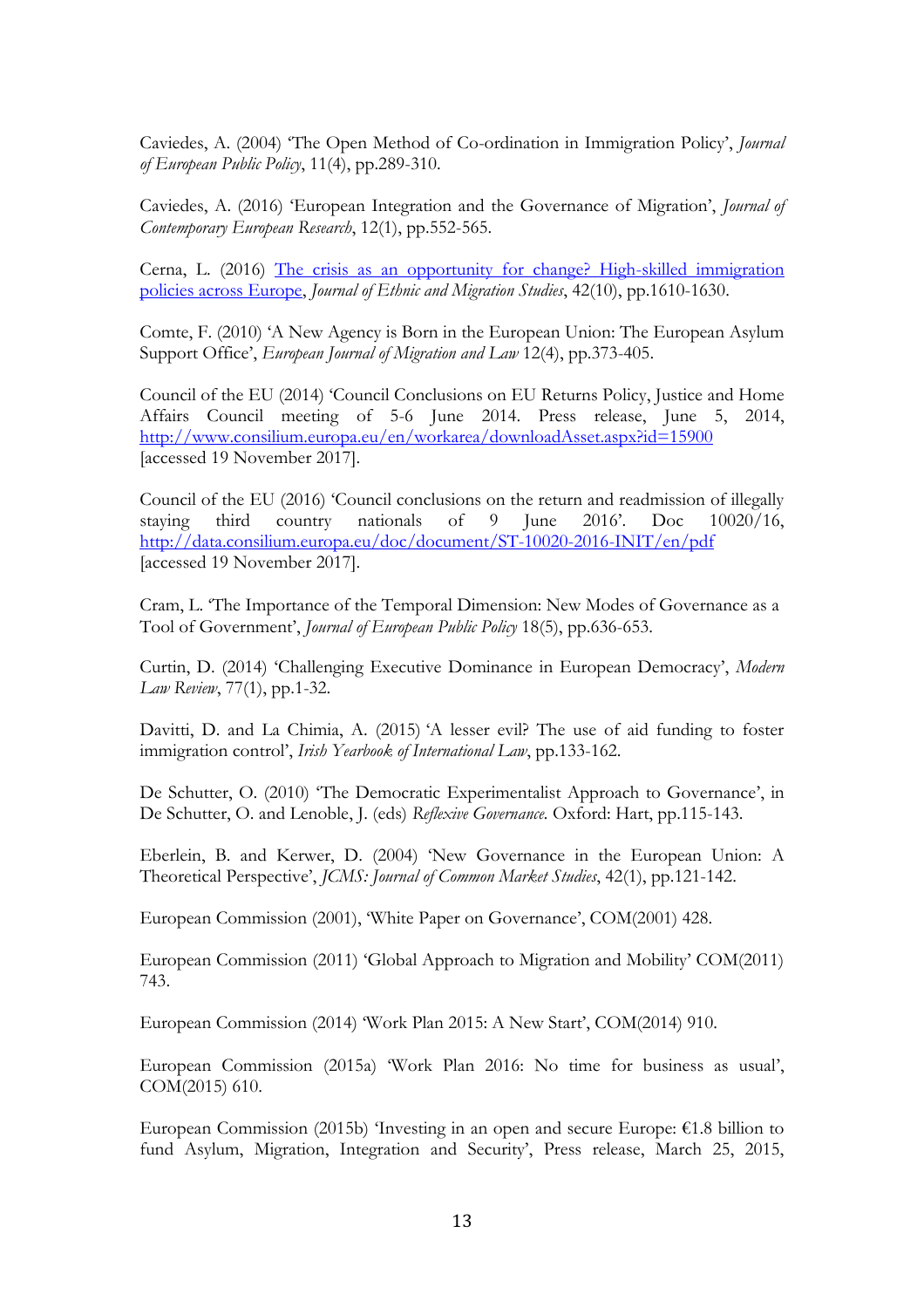http://europa.eu/rapid/press-release IP-15-4662 en.htm [accessed 17 November 2017].

European Commission (2015c) 'A European Agenda on Migration' COM(2015) 240 final.

European Commission (2015d) 'An Open and Secure Europe: Making it Happen" COM(2014) 154

European Commission (2016) 'Work Plan 2017: Delivering a Europe that protects, empowers and defends', COM(2016) 710.

European Commission (2017a) 'Communication on a more effective return policy in the European Union – a Renewed Action Plan', COM(2017) 200.

European Commission (2017b) 'Commission contribution to the EU Leaders' thematic debate on a way forward on the external and the internal dimension of migration policy', COM(2017) 820.

Falkner, G.; Treib, O; Hartlapp, M. and Leiber, S. (2005) *Complying with Europe: EU Harmonisation and Soft Law in the Member States*. Cambridge: CUP.

Groenendijk, K. (2006) 'Family Reunification as a Right under Community Law', *European Journal of Migration and Law*, 8, pp.215-230.

Guild, E. (1998) 'Competence, discretion and third-country nationals', *Journal of Ethnic and Migration Studies* 24(4), pp.613–26.

Hervey, T.K. (2010) 'Adjudicating in the Shadow of the Informal Settlement?', *Current Legal Problems,* 63, pp.92-152.

Héritier, A. (2001) 'New Modes of Governance in Europe: Policy-making without Legislating?', *Preprints aus der Max-Planck-Projektgruppe Recht der Gemeinschaftsgüter*, No. 2001/14.

Hodson, D. and Maher, I. (2001) 'The open method as a new mode of governance: the case of soft economic policy coordination', *JCMS: Journal of Common Market Studies* 39(4), pp.719-746.

Hooghe, L. and Marks, G. (2001) *Multi-level Governance and European Integration*. Oxford: Rowman and Littlefield.

Idema, T. and Keleman, R.D. (2006) 'New Modes of Governance, the Open Method of Coordination and Other Fashionable Red Herring', *Perspectives on European Politics and Society* 7(1), pp.108-128.

Joerges, C. (2007) 'How the Rule of Law Might Survive the European Turn to Governance'. Unpublished paper, NEWGOV Consortium Conference, 31 May 2007, EUI Florence. Available at: [http://www.eu](http://www.eu-newgov.org/database/PUBLIC/NEWGOV_CC2007-Contribution_Joerges.pdf)[newgov.org/database/PUBLIC/NEWGOV\\_CC2007-Contribution\\_Joerges.pdf](http://www.eu-newgov.org/database/PUBLIC/NEWGOV_CC2007-Contribution_Joerges.pdf) [accessed 17 November 2017].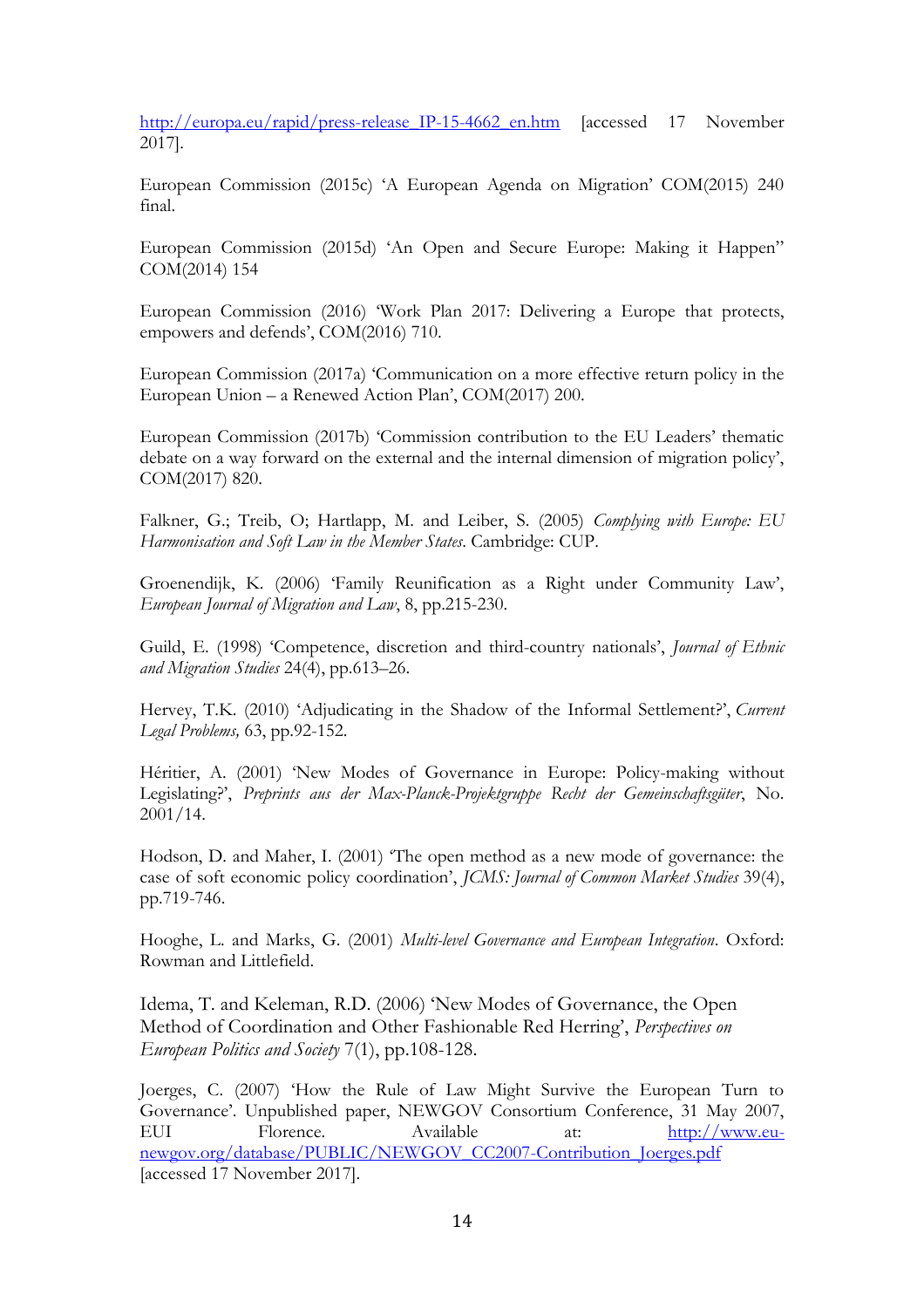Jordan, A, Wurzel, R.K.W. and Zito, A. (2005) 'The rise of "new" policy instruments in comparative perspective', *Political Studies*, 52(3), pp.477-496.

Lavenex, S. (2015) 'Justice and Home Affairs' in Wallace, H., Pollack, M.A. and Young, A.R. (eds), *Policy-Making in the European Union* (7<sup>th</sup> ed) Oxford: OUP, pp.367-387.

Lopatin, E. (2013) 'The Changing Position of the European Parliament on Irregular Migration and Asylum under Co-decision', *Journal of Common Market Studies*, 51(4), pp.740-755

McAdam, J. (2005) 'The European Qualification Directive', *International Journal of Refugee Law*, 17(3), pp.461-516.

Neal, A. (2009) 'Securitization and Risk at the EU Border: The Origins of Frontex', *JCMS: Journal of Common Market Studies*, 47(2), pp.333-356.

Peers, S. (1998) 'Building Fortress Europe: The Development of EU Migration Law', *Common Market Law Review*, 35(6), pp.1235-1272.

Peers, S. (2008-9) 'In a World of Their Own? Justice and Home Affairs Opt-outs and the Treaty of Lisbon', *Cambridge Yearbook of European Legal Studies*, 10, pp.383-412.

Peers, S. (2014) 'The Blue Card Directive on highly-skilled workers: why isn't it working, and how can it be fixed?" (4 June 2014) eulawanalysis.blogspot.co.uk, <http://eulawanalysis.blogspot.co.uk/2014/06/the-blue-card-directive-on-highly.html> [Accessed 19 November 2017].

Piattoni, S. (2010) *The Theory of Multi-level Governance: Conceptual, Empirical, and Normative Challenges*. Oxford: OUP.

Rijpma, J.J. and Cremona, M. (2007) 'The Extra-Territorialisation of EU Migration Policies and the Rule of Law', *EUI Working Papers*, Law 2007/01, European University Institute, Florence, 2007

Sabel, C.F. and Zeitlin, J. (2008) "Learning from Difference: The New Architecture of Experimentalist Governance in the EU" *European Law Journal*, 14(3), pp.271-327.

Scott, J. (2011) 'In Legal Limbo: Post-Legislative Guidance as a Challenge for European Administrative Law' *Common Market Law Review*, 48(2), 329-355.

Scott, J. and Sturm, S. (2007) 'Courts as catalysts: Rethinking the judicial role in new governance' *Columbia Journal of European Law*, 13, pp.565-593.

Shore, C. (2011) '"European Governance" or Governmentality? The European Commission and the Future of Democratic Government", *European Law Journal*, 7(3), pp.287-303.

Sigona, N. (2017) 'NGOs under attack for saving too many lives in the Mediterranean', *The Conversation*, 29 March 2017. Available at: [https://theconversation.com/ngos-under-](https://theconversation.com/ngos-under-attack-for-saving-too-many-lives-in-the-mediterranean-75086)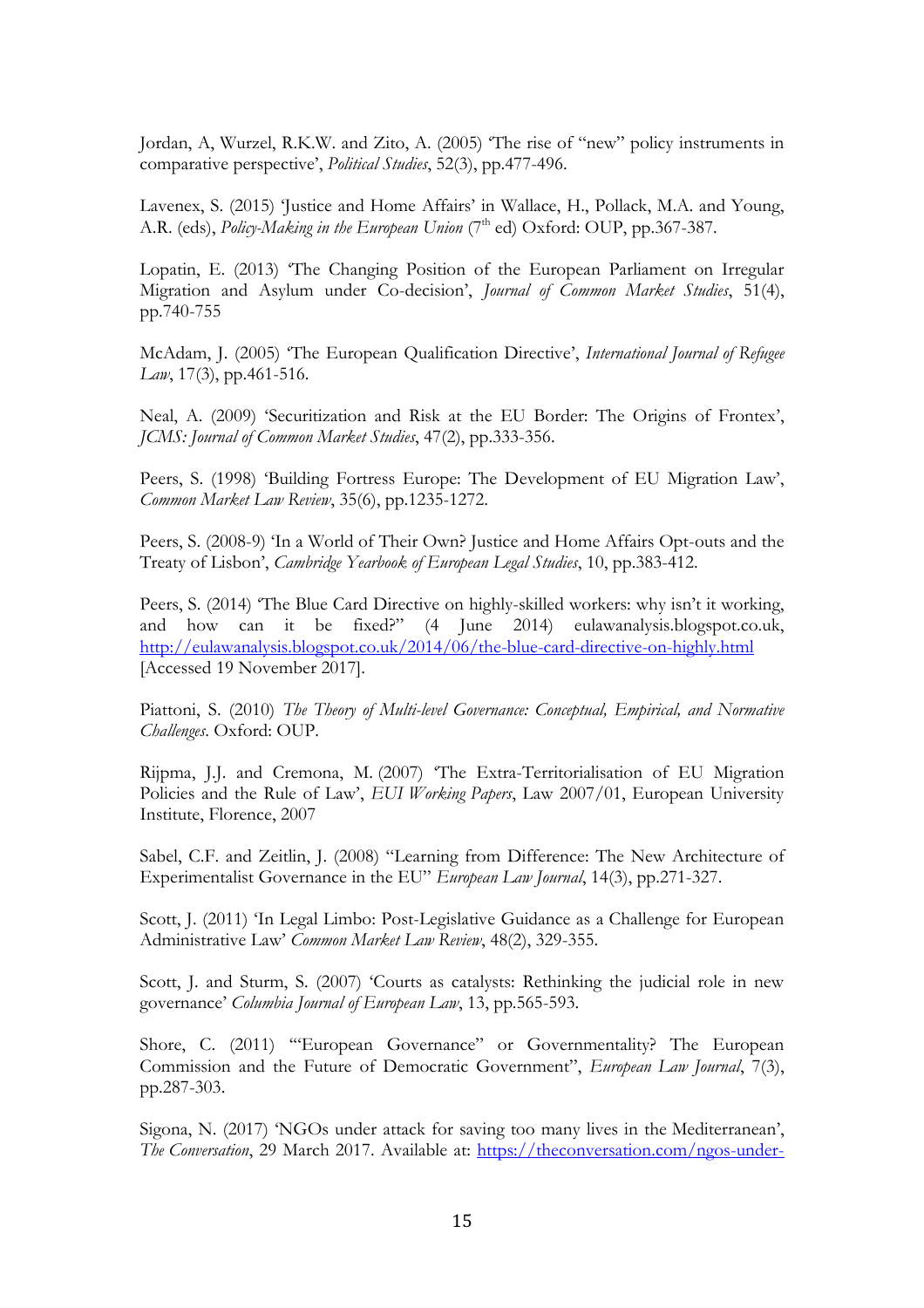[attack-for-saving-too-many-lives-in-the-mediterranean-75086](https://theconversation.com/ngos-under-attack-for-saving-too-many-lives-in-the-mediterranean-75086) [accessed 19 November 2017].

Smismans, S. (2008) 'New Modes of Governance and the Participation Myth' (2008) *West European Politics,* 315(5), pp.874-894.

Stephenson, P. (2013) 'Twenty years of multi-level governance:', *Journal of European Public Policy,* 20(6), pp.817-837.

Trubek, D.M. and Trubek, L.G. (2005) 'Hard and Soft Law in the Construction of Social Europe', *European Law Journal*, 11(3), pp.343-364.

Vara, J.S. (2015) 'The External Activities of AFSJ Agencies', *European Foreign Affairs Review*, 20(1), pp.115-136.

Walker, N. (2004) 'In Search of the Area of Freedom, Security and Justice: A Constitutional Odyssey', in Walker, N. (ed.), *Europe's Area of Freedom, Security and Justice*, Oxford: OUP, pp.5-25

Walker, N. and De Búrca, G. (2007) 'Narrowing the Gap? Law and New Approaches to Governance in the European Union', *Columbia Journal of European Law*, 13(3), pp.519-529.

 $\overline{a}$ 

 $<sup>1</sup>$  Article 79(1) TFEU.</sup>

<sup>&</sup>lt;sup>2</sup> For example, Slovakia and Hungary unsuccessfully challenged Decision 2015/1601 on the emergency relocation of migrants needing international protection from Italy and Greece: Cases C-643/15 and 647/15 *Slovakia and Hungary v Council of the EU* ECLI:EU:C:2017:631

<sup>&</sup>lt;sup>3</sup> Regulation (EU) No 604/2013 establishing the criteria and mechanisms for determining the Member State responsible for examining an application for international protection lodged in one of the Member States by a third-country national or a stateless person <sup>4</sup> Article 78 TFEU.

<sup>&</sup>lt;sup>5</sup> For example, the Association Agreement between the EEC and Turkey, Additional Protocol, Arts 36-40.

<sup>6</sup> Protocols 21 and 22 attached to the TFEU.

<sup>7</sup> Articles 67-79 TFEU.

<sup>&</sup>lt;sup>8</sup> The GAMM was originally the Global Approach to Migration and adopted in 2005, but was broadened to include 'Mobility' in 2011 (European Commission, 2011).

<sup>9</sup> For example, Directive 2011/95/EU (recast) [2011] OJ L337.

<sup>&</sup>lt;sup>10</sup> Proposal for a Directive on the conditions of entry and residence of third-country nationals for the purposes of research, studies, pupil exchange, remunerated and unremunerated training, voluntary service and au pairing (recast) [2013] unremunerated training, voluntary service and au pairing (recast) [2013] COM/2013/0151 final.

<sup>&</sup>lt;sup>11</sup> See Directive 2011/98/EU [2011] OJ L343; Directive 2014/36 [2014] OJ L94; Directive 2014/66 [2014] OJ L157.

<sup>12</sup> Council Directive 2009/50/EC [2009] OJ L155.

<sup>13</sup> Directive 2009/52/EC [2009] OJ L168.

<sup>14</sup> Directive 2008/115/EC [2008] OJ L348.

<sup>15</sup> Case C-9/56 *Meroni v High Authority* [1957/1958] ECR 133.